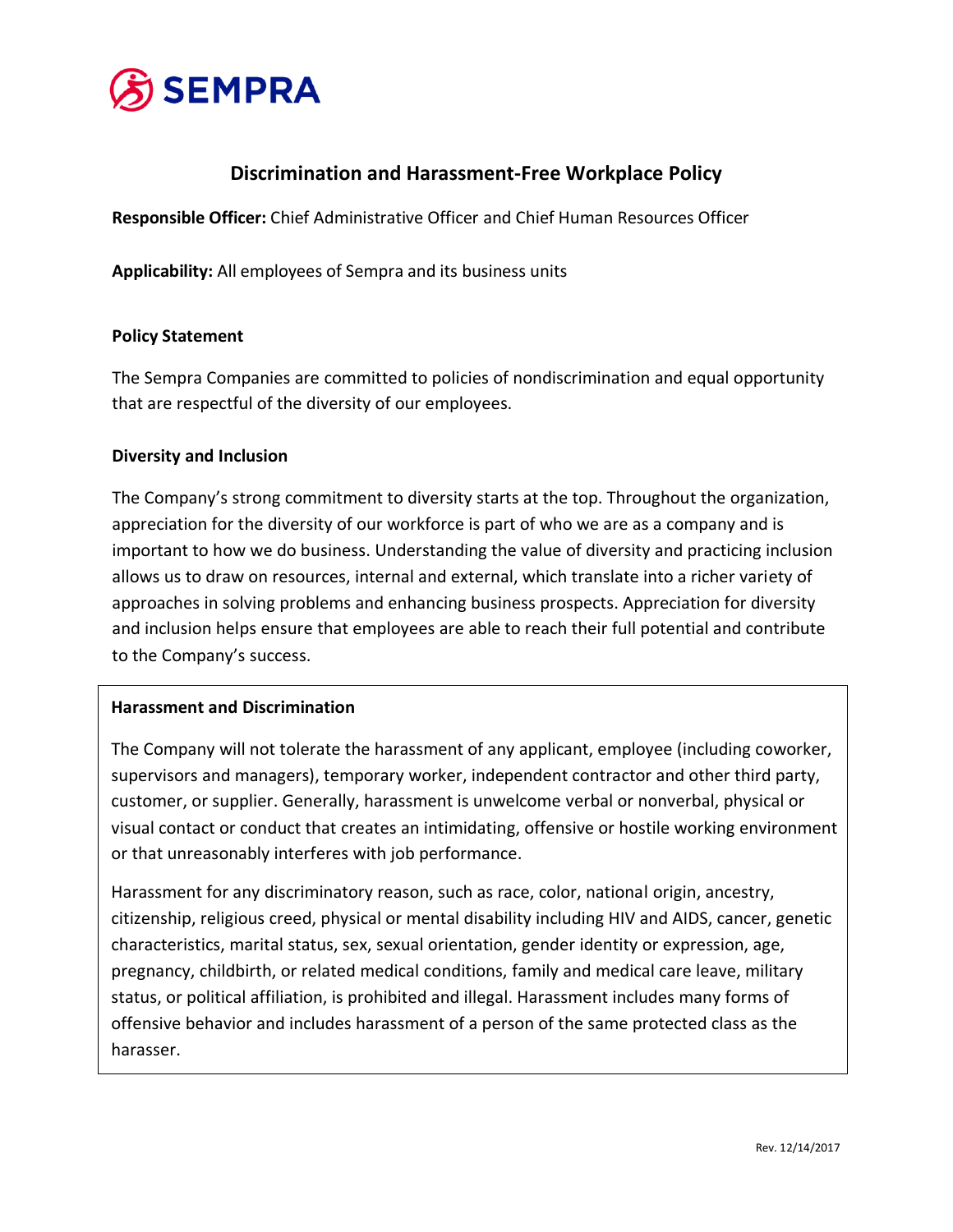

In addition, the Company does not tolerate unlawful discrimination, and the Company actively supports the anti-discrimination laws and regulations everywhere it conducts business.

#### **Responsibility and Accountability**

This policy applies to all employees, at all levels and at all times. The Company expects that all employees will:

- Read, understand, and support this policy,
- Ensure their actions contribute to an environment where everyone feels they are treated with respect, and
- Promptly report any incidents of workplace discrimination or harassment.

Supervisory employees will be held accountable for:

- Preventing discrimination and harassment,
- Communicating this policy to employees,
- Identifying potential concerns,
- Taking prompt and effective corrective action whenever warranted, and
- Refraining from and preventing retaliation.

#### **Internal Complaint Reporting Procedure**

Generally, employees should report incidents of discrimination or harassment in the following order, to: their supervisor, their director, any other member of management, Human Resources, Diversity and Inclusion, Sempra's Chief Ethics Officer or Sempra's anonymous Ethics Helpline available 24 hours a day, 7 days a week.

The Company will take appropriate corrective action in response to complaints brought to its attention and any such complaints will be addressed through a fair, timely and thorough investigation. Confidentiality will be maintained to the extent possible in investigations.